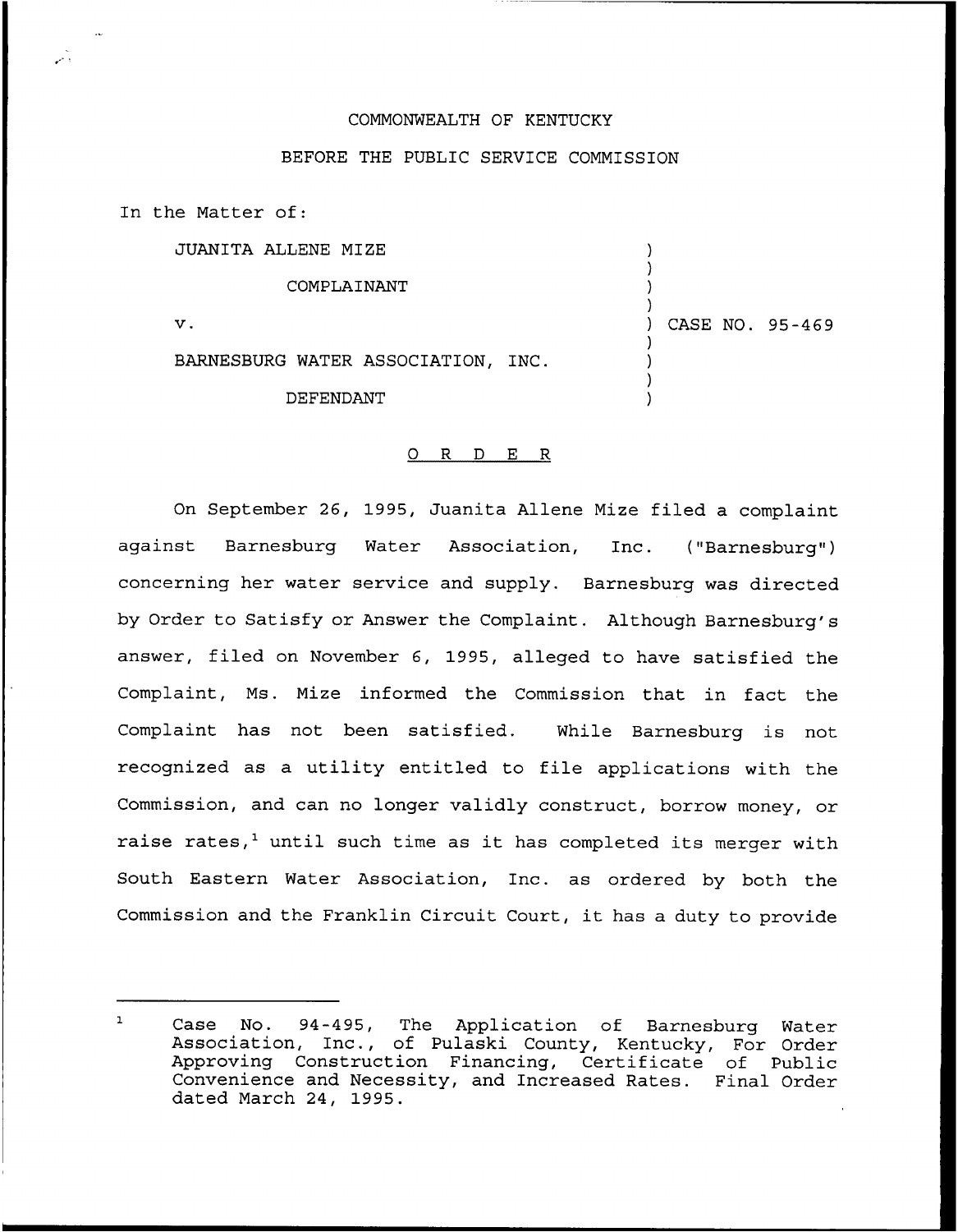continuous and adequate service to its customers.<sup>2</sup> It appears further proceedings will be necessary in this case.

IT IS THEREFORE ORDERED that:

1. Each party may, on or before February 7, 1996, serve upon any other party a request for production of documents and written interrogatories to be answered by the party served within 10 days of service.

2. Each party may, on or before February 21, 1996, serve upon the other party a supplemental request for production of documents and supplemental written interrogatories to be answered by the party served within <sup>7</sup> days of service.

3. Each party shall, on or before March 4, 1996, serve upon the other parties a written summary of the testimony of the witnesses which are expected to be called at the formal hearing, copies of all exhibits which will be used at the hearing regardless of whether they are to be introduced, and all preliminary motions and objections, except objections to exhibits. All exhibits shall be appropriately marked.

 $\mathbf{2}$ By order of the Franklin Circuit Court issued July 31, 1995, in Civil Action No. 92-CI-01151, Public Service Commission of Kentucky v. Barnesburg Water Association, Inc., et al., which compels compliance with the Commission's Order of February 22, 1988, in Case No. 9967, The Proposed Merger of Barnesburg Water Association, Bronston Water Association, Elihu-Rush Branch Water Association, Nelson Valley Water Association, Oak Hill Water Association, Pleasant Hill Water District, Pulaski County Water District No. 1, Pulaski County Water District No. 2, and Tateville Water Association, Barnesburg must complete all legal requirements necessary to effect a merger with South Eastern by November 28, 1995.